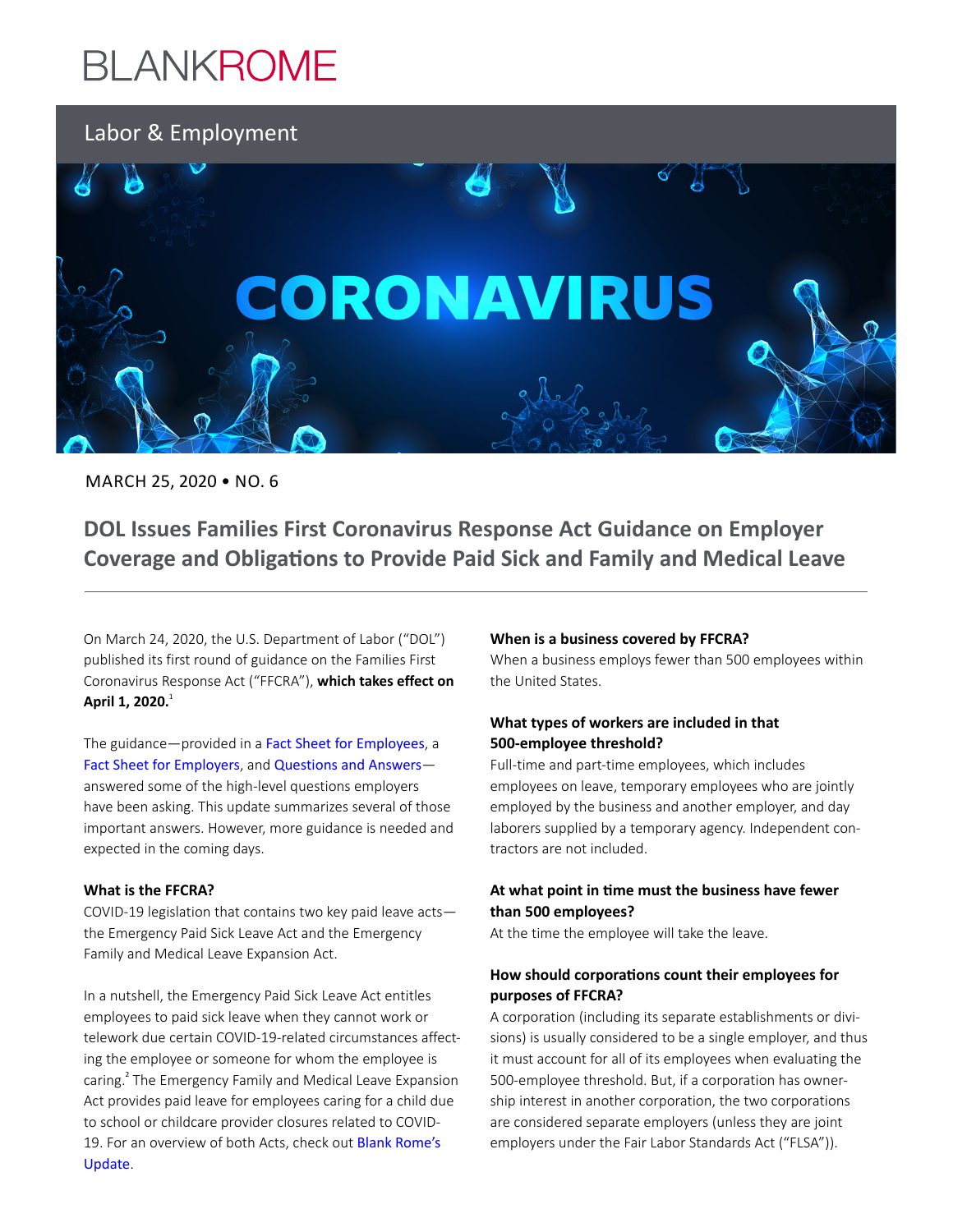## **BLANKROME**

#### Labor & Employment • Page 2

If the two corporations are joint employers,<sup>3</sup> then all of their common employees must be counted in determining whether they meet the 500-employee threshold.

#### **What if two or more businesses are an "integrated employer"?**

If two or more entities meet the integrated employer test<sup>4</sup> under the Family and Medical Leave Act of 1993, then employees of all entities making up the integrated employer will be counted in determining the 500-employee threshold.

#### **How much leave are part-time employees entitled to under the FFCRA?**

A part-time employee is entitled to leave based on her average number of work hours in a two-week period. For instance, if a part-time employee normally works 50 hours over a two-week period, she is entitled to take 50 hours in paid sick leave over a two-week period.

If the part-time employee's schedule varies or her normal hours are unknown, the employer may use a six-month average to calculate average daily hours. The employee may take paid sick leave for this number of hours per day for up to a two-week period, and, if eligible after that, may take expanded family and medical leave for the same number of hours per day for up to 10 weeks.

#### **How much must an employee be paid for leave under the FFCRA?**

Wages are calculated based on the reason the leave is taken. Please note that, although the pay for each scenario is capped on a per day basis, the employee must be paid for the hours she would normally be scheduled to work, even if that is more than 40 hours in a week. $5$ 

### *Leave Due to Employee Being Subject to Isolation Order, Self-Quarantine, or Symptoms and Awaiting Diagnosis (Emergency Paid Sick Leave Act)*

For leave taken due to an employee's inability to work or telework due to an isolation order, self-quarantine advisement, or if the employee is experiencing symptoms and seeking a diagnosis, the employee is entitled to the greater of: her regular rate of pay, the applicable federal minimum wage, or the applicable state or local minimum wage, with the caveat that the benefit is capped at \$511 per day or \$5,110 total over the entire two-week period.

### *Leave Due to Caring for Someone Else (Emergency Paid Sick Leave Act)*

For leave taken to care for an individual who is subject to an isolation order, advised to self-quarantine, or if the employee herself is experiencing any other substantially similar condition, the employee is entitled to 2/3 of the greater of: her regular rate of pay, the applicable federal minimum wage, or the applicable state or local minimum wage, with the caveat that the benefit is capped at \$200 per day or \$2,000 total over the entire two-week period.

#### *Leave Due to Caring for Child Whose School/Place of Care Is Closed (Both Acts)*

For leave taken to care for a child whose school or place of care is closed (or childcare provider is unavailable), the employee is entitled to 2/3 of the greater of: her regular rate of pay, the applicable federal minimum wage, or the applicable state or local minimum wage, with the caveat that the benefit is capped at \$200 per day or \$12,000 total over the entire 12-week period (which consists of two weeks of paid sick leave followed by 10 weeks of paid expanded family and medical leave).

#### **How is an employee's regular rate of pay calculated?**

The regular rate of pay is the average of the employee's regular rate over a period of up to six months prior to the date on which she takes leave. This regular rate includes overtime, commissions, tips, or piece rates. But keep in mind the above caps on wages.

#### **Do businesses need to notify their employees of their right to take paid sick and family medical leave under the FFCRA?**

Yes. Employers must post this [notice of employee rights](https://www.dol.gov/sites/dolgov/files/WHD/posters/FFCRA_Poster_WH1422_Non-Federal.pdf) in a conspicuous place on the employer premises or website, or they may e-mail or mail it to their employees.